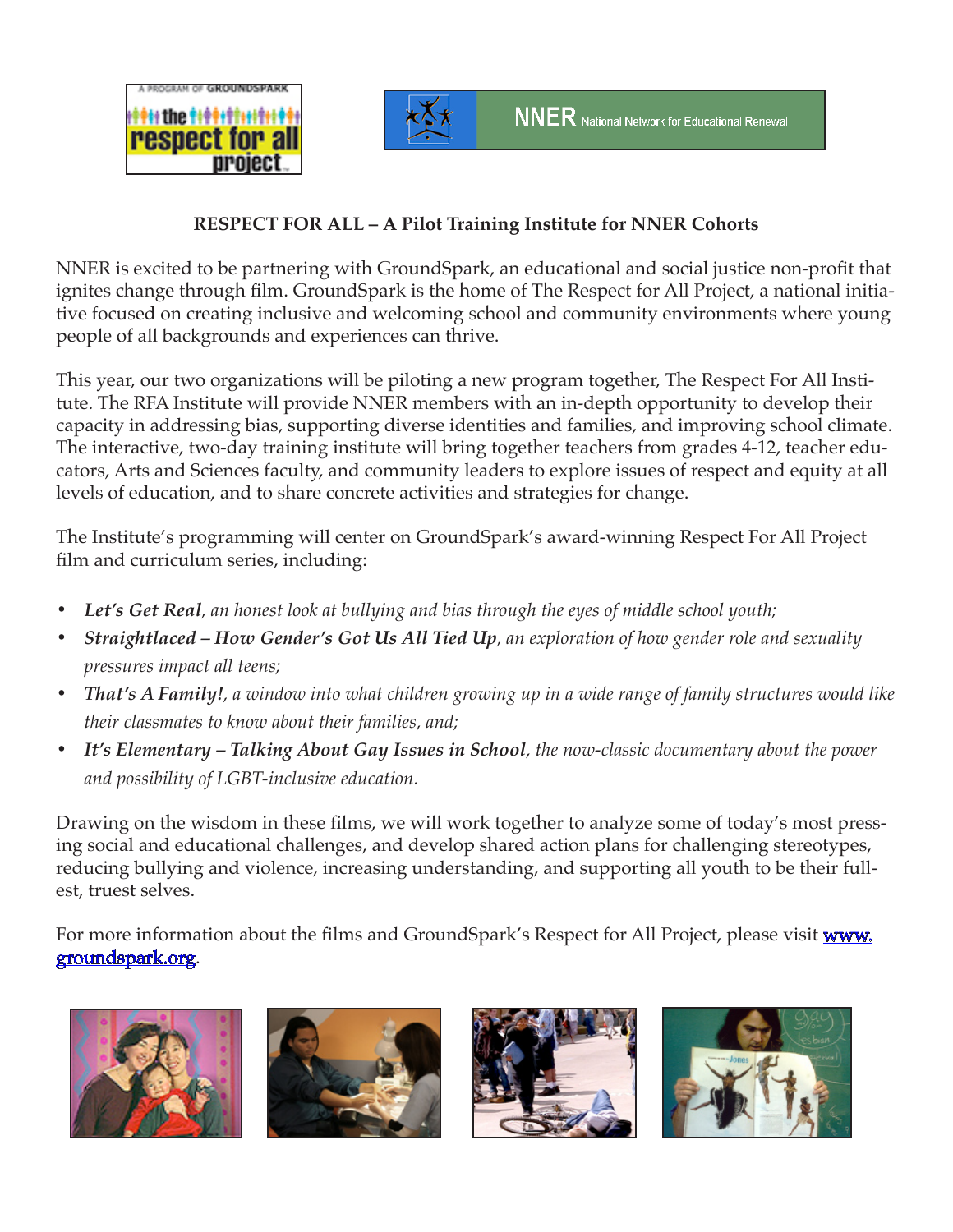## **Pilot Site Requirements**

To launch this new program, we are seeking applications from interested NNER settings to host the pilot. Interested settings must be able to provide the following:

- 1. A guarantee of 30 40 eligible participants who will be able to attend a full two-day Institute in August or September 2013.
- 2. A site for the Institute that includes capacity for projecting media, access to the internet, and appropriate space for both small and large group work.
- 3. Food and drink for the attendees.
- 4. A designated point person to oversee logistical support.
- 5. Capability to conduct outreach for and administer Institute registration.
- 6. A designated "content lead" with facilitation and/or coaching experience; this person should be able to work with the RFAP trainers to customize content in advance of the Institute and also to provide some support and follow-up to participants and schools afterwards (small stipend will be available).
- 7. Commitment to support follow up with the participants and participate in an evaluation of the Pilot.

### **Expenses**

GroundSpark has a grant from the Small Change Foundation to underwrite the facilitation, travel, and materials expenses of the Institute. The host organization, in conjunction with NNER, will be responsible for all other expenses.

The NNER will provide \$3000 to the selected setting to support the local organization. This may be used for room rental, food, stipends for local coordination, and/or recruitment materials as examples.

# **To Apply**

We invite applications from interested NNER settings. To apply, please send a letter of interest to Greg Bernhardt at gregory.bernhardt@wright.edu and Ann Foster at annfoster@nnerpartnerships.org.

The letter should include:

- name of lead organization(s) and primary contact
- why you want to host this Pilot.
- your proposed audience, including the names and positions of at least 15 people that you know now would commit to attending as well as a description of how you will conduct outreach to ensure a robust attendance from all sectors of your NNER membership.